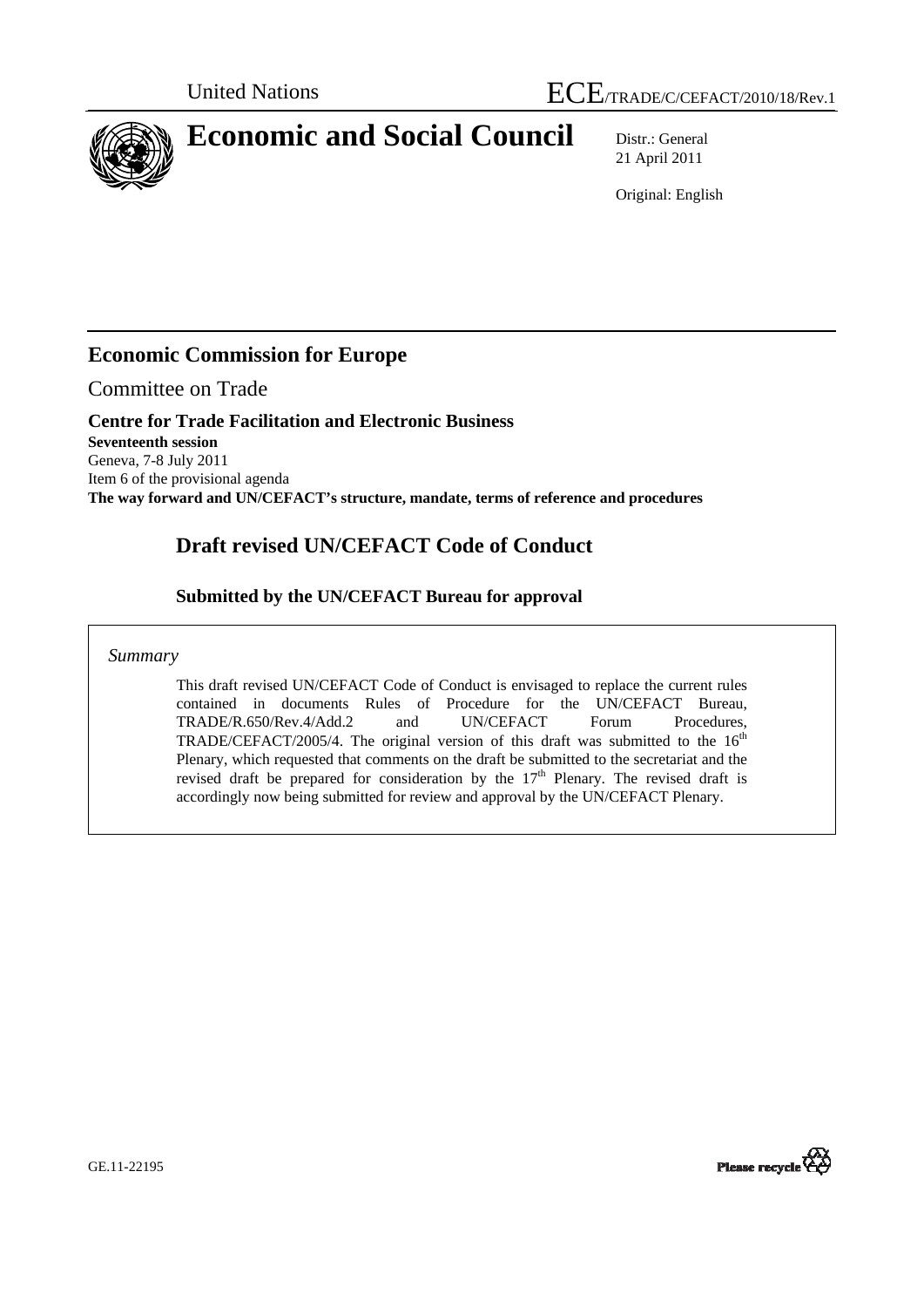#### <span id="page-1-0"></span> **UN/CEFACT Code of Conduct**

1. This code of conduct is applicable to all participants in UN/CEFACT activities. It is applicable in physical meetings as well as in meetings conducted virtually, e.g., e-mails<sup>[1](#page-1-0)</sup> and teleconferences.

<span id="page-1-1"></span>2. To be in conformance with the code of conduct, the following must at all times and unconditionally be observed:

(a) Meet the highest standards of impartiality, integrity and objectivity during their participation in UN/CEFACT work;

(b) Treat everybody fairly, equally and with respect;

(c) Respect the right of privacy of all participants;

(d) Take all reasonable care that UN/CEFACT work and work products cause no avoidable damage and no personal harm to anybody;

(e) Respect the right of all authorized parties to freedom of access to information and communication;

(f) Be forthright and to the extent possible realistic in stating claims and estimates;

(g) Communicate with everybody with civility and courtesy;

(h) Avoid promoting individual companies, organizations or affiliations during UN/CEFACT meetings and in communications, or while representing UN/CEFACT in external meetings and communications<sup>[2](#page-1-1)</sup>;

(i) Respect legitimate intellectual property rights, refrain from plagiarizing the work of others and acknowledge the contributions of other parties;

(j) Seek, accept and offer honest assessments of UN/CEFACT work items, which must be properly acknowledged and corrected as required;

(k) Work towards the advancement of UN/CEFACT's mission while engaged in UN/CEFACT activities, meetings and events and avoid personal, professional or financial conflicts of interest in this regard;

(l) Encourage other participants in UN/CEFACT activities to follow this code of conduct.

3. Actions that may not conform to the code of conduct should be brought to the attention of the Plenary Bureau's Adviser concerned with these matters (in accordance with paragraph 29 of ECE/TRADE/C/CEFACT/2010/15/Rev.1) and the secretariat, which will maintain a log of such matters. This includes potential conflicts of interest, e.g. where someone wishes to declare that such a situation may arise and withdraws from participation in a decision. Following a fair and impartial review of the matter by the Plenary Bureau, taking into account the advice provided by the Adviser and the secretariat, consultation by the Plenary Bureau with the respective Plenary heads of delegation responsible for those involved in the matter shall be undertaken should the Plenary Bureau determine that action

<sup>1</sup> A guide to widely followed conventions concerning e-mail etiquette will be prepared by the Bureau and will be made freely available, with the assistance of the secretariat.

<sup>2</sup> As approved by the Plenary Bureau and/or the secretariat, as appropriate (see paragraphs 17, 19 and 30(g) of document ECE/TRADE/C/CEFACT/2010/15/Rev. 2).